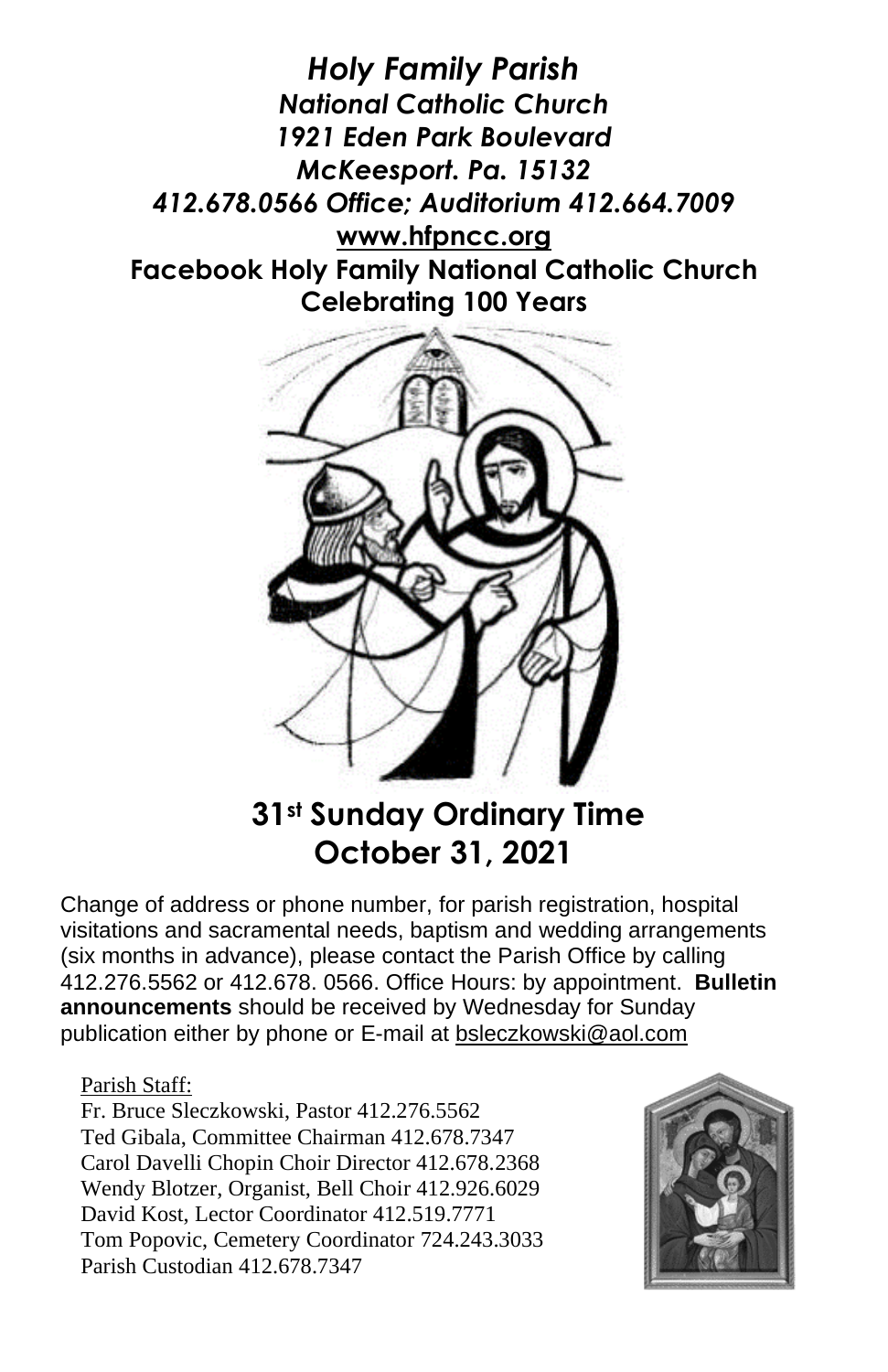#### **THIS WEEK**

**Sunday, October 31, 2021 31st Sunday Ordinary Time** Holy Mass 9:00 A.M. **+George** Mulac (30th Ann.) Int. Helen Mulac & family; **+Raymond Kostovny** Int. wife Barbara Kostovny SOCL Classes 10:15 A.M. Holy Mass 11:00 A.M. **+Carol Harvey** (19th Ann.) Int Bob & Gloria Contrella; **+Richard Contrella** Int. Frances Palko Baptism of Brynlee Adora Baldelli

**November 1, 2021 All Saints Day** Holy Mass 7:00 P.M.

# **November 2, 2021 All Souls Day**<br> **Holy Mass 7:00 P.M**

Holy Mass

Remembrance of loved ones (Wypominki) Prayers

| <b>Sunday, November 7, 2021</b>                                 | <b>32nd Sunday Ordinary Times</b> |
|-----------------------------------------------------------------|-----------------------------------|
| <b>Holy Mass</b>                                                | 9:00 A.M.                         |
| +Felix Zajdel Int. Ted & Janis Gibala; +George Jugan Int. Karen |                                   |
| Muse                                                            |                                   |
| <b>SOCL Classes</b>                                             | 10:15 A.M.                        |
| <b>Holy Mass</b>                                                | $11:00$ A.M.                      |
| + Marla Chichwak Int. Bob & Jan Yonek                           |                                   |



We welcome Brynlee Adora Baldelli, daughter of Nico and Elizabeth Contrella Baldelli who will be initiated in the Christ Family today

Please fill out and return the All-Souls envelopes with the names of your loved ones before November 1<sup>st</sup> so they can be included during All Souls Day Mass, November 2nd.

#### **Parish Lectors**

If you would like to serve as a parish lector, please contact Dave Kost or Father Bruce.

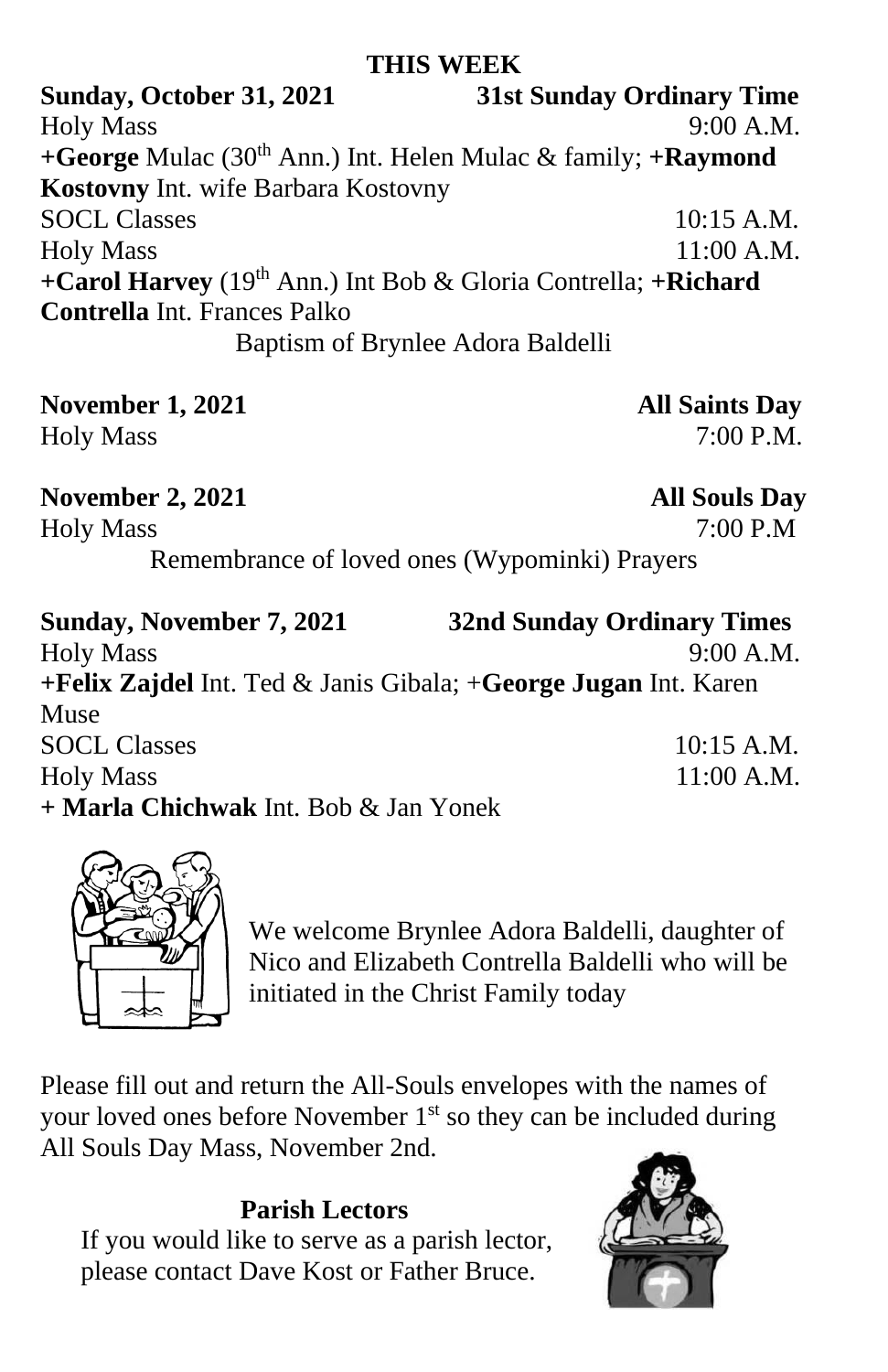### **United YMS of R. Winter Clothing Drive**

The United YMSR Board of the Polish National Catholic Church is calling on all YMSR branches to be Christ in your communities. Since our local charities are not accepting clothing, our McKeesport YMSR will be collecting checks to give to Project Bundle-UP to help their purchases for winter clothing. Your help is most needed to succeed with this project. All checks should be made out to the YMSR by November 28, 2021.

### **Parish Congregational Meeting**

The annual Parish Congregational meeting is set for Sunday, November 14th. Since there hasn't been much activities since our last meeting, organizations are asked to present any future plans for 2022 to discuss. Persons interested to serve on the Parish Board are asked to give their name to either Ted Gibala, parish chairman or Father Bruce. If not able to attend the meeting a letter of intent can be given. Also, to be elected are delegates to the National Synod to be held next year.

#### **Gospel Thoughts**

Every priest, and indeed every Catholic, can sometimes find themselves in the position of someone asking "This religion of yours "what's it all about, really, when you come down to it? What's the bottom line? Our temptation might be to start going on at length, which is when we should remember this Gospel. Jesus, asked a very similar question, pins our faith down to two very simple things - love of God and love of neighbor - which together make up the foundation for everything else in our religion. The very simplicity of these two commandments is a gift, so that we can try to live them out each day of our lives. The first commandment, which is also that given by Moses in the first reading, is actually a prayer that our Jewish brothers and sisters still recite every single day. Jesus, our perfect High Priest, gives us these two commandments to be written in our heads and our hearts, to remember each day, so that we may conduct ourselves in the paths of the Kingdom of God.